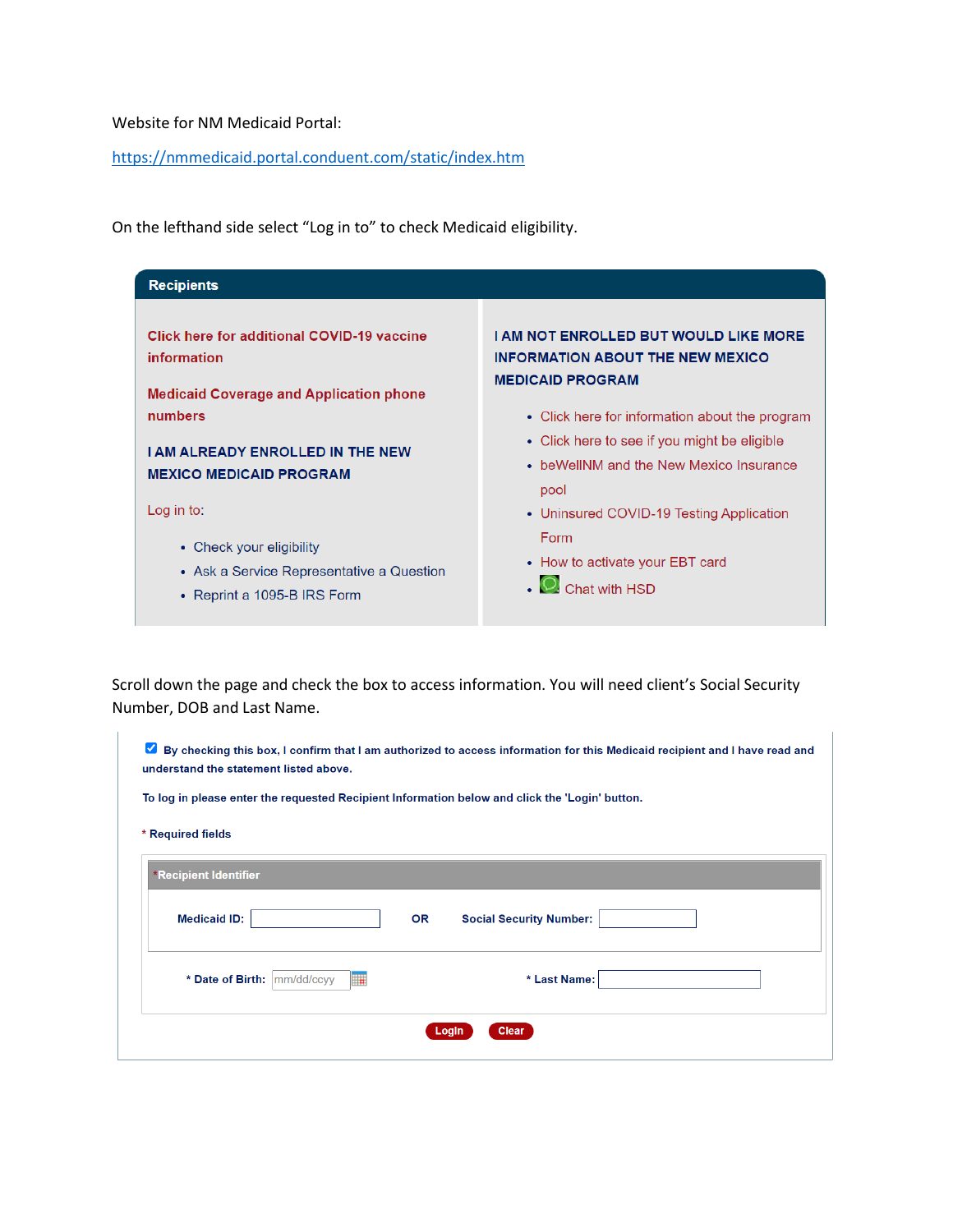Once you are logged into account, Select "Check Eligibility" from lefthand side.



Best practice is to select a service range for one year. So, if you are checking eligibility on Dec 23, 2021. Enter 12/23/2020 to 12/23/2021 And click "Submit"

| <b>Check Eligibility</b>                                                                                                                      |  |  |  |  |  |  |  |  |  |
|-----------------------------------------------------------------------------------------------------------------------------------------------|--|--|--|--|--|--|--|--|--|
| Haga clic aquí para ver esta página en español.                                                                                               |  |  |  |  |  |  |  |  |  |
| To check eligibility for a range of dates, like 01/01/2013 and 1/31/2013, enter both 'From' and 'To' Date and then click the 'Submit' button. |  |  |  |  |  |  |  |  |  |
| To check eligibility for a single date, like 12/15/2013, enter only 'From' date and then click the 'Submit' button.                           |  |  |  |  |  |  |  |  |  |
| *Required fields                                                                                                                              |  |  |  |  |  |  |  |  |  |
| * I need to check eligibility for :                                                                                                           |  |  |  |  |  |  |  |  |  |
| $\bullet$                                                                                                                                     |  |  |  |  |  |  |  |  |  |
| <b>Another Person</b><br>$\left(\right)$                                                                                                      |  |  |  |  |  |  |  |  |  |
| <b>Date of Service Range</b>                                                                                                                  |  |  |  |  |  |  |  |  |  |
| * From: 12/23/2020<br>To: 12/23/2021<br><b>I</b>                                                                                              |  |  |  |  |  |  |  |  |  |
| <b>Clear</b><br><b>Submit</b><br><b>Cancel</b>                                                                                                |  |  |  |  |  |  |  |  |  |

On the next page you will find Medicaid Program Codes that show which categories are Full Medicaid